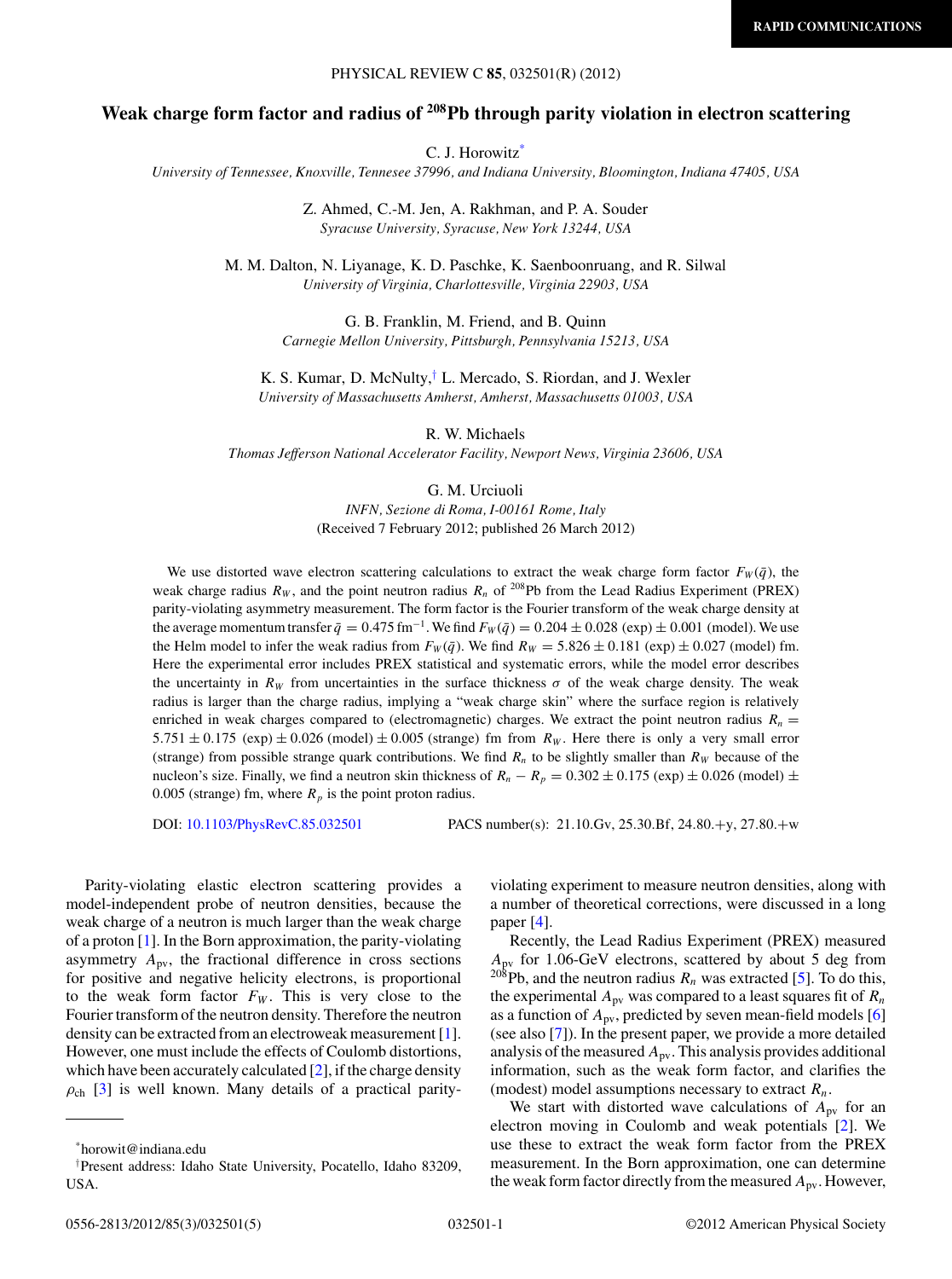<span id="page-1-0"></span>Coulomb distortions may make  $A_{\text{pv}}$  sensitive to the weak form factor for a range of momentum transfers *q*. In addition, the experimental acceptance for PREX includes a range of momentum transfers for laboratory scattering angles from about 3.5 to 8 deg [\[5\]](#page-3-0). Therefore we need to make very modest assumptions about the shape of the weak form factor (how it depends on momentum transfer  $q$ ) in order to determine the value of the form factor at the average momentum transfer  $\bar{q}$  [\[5\]](#page-3-0),

$$
\bar{q} = \langle Q^2 \rangle^{1/2} = 0.475 \pm 0.003 \text{ fm}^{-1}. \tag{1}
$$

We initially assume the weak charge density of  $208Pb$ ,  $\rho_W(r)$ , has a Wood-Saxon form,

$$
\rho_W(r) = \frac{\rho_0}{1 + \exp[(r - R)/a]},
$$
\n(2)

with parameters  $\rho_0$ , R, and a. Note that this form is used only to access the sensitivity to the shape of the form factor and our results will be independent of this assumed form. The weak density is normalized to the weak charge  $Q_W = \int d^3r \rho_W(r)$ ; see below.

We define the weak form factor  $F_W(q)$  as the Fourier transform of  $\rho_W(r)$ ,

$$
F_W(q) = \frac{1}{Q_W} \int d^3r \frac{\sin qr}{qr} \rho_W(r). \tag{3}
$$

This is normalized  $F_W(q = 0) = 1$ . Our procedure is to calculate  $A_{\text{pv}}(\theta)$ , including full Coulomb distortions [\[2\]](#page-3-0), assuming  $\rho_W$  from Eq. (2). We average  $A_{\text{pv}}(\theta)$  over laboratory scattering angle  $\theta$  using the experimental acceptance  $\epsilon(\theta)$  [\[5\]](#page-3-0),

$$
\langle A \rangle = \frac{\int d\theta \sin \theta \,\epsilon(\theta) \frac{d\sigma}{d\Omega} A_{pv}}{\int d\theta \sin \theta \,\epsilon(\theta) \frac{d\sigma}{d\Omega}}.
$$
 (4)

Here the unpolarized elastic cross section is  $\frac{d\sigma}{d\Omega}$ . We then adjust *R* until the calculated  $\langle A \rangle$  agrees with the PREX result [\[5\]](#page-3-0)

$$
A_{\text{pv}}^{\text{Pb}} = 0.656 \pm 0.060 \text{ (stat)} \pm 0.014 \text{ (syst) ppm.}
$$
 (5)

Here the first error is statistical and the second error includes systematic contributions. For  $a = 0.6$  fm, we obtain a central value of  $R = 6.982$  fm; see below. Finally from the  $\rho_W(r)$ in Eq. (2), which reproduces  $A_{\text{pv}}^{\text{Pb}}$ , we calculate  $F_W(\bar{q})$  using Eq. (3). This procedure fully includes Coulomb distortions and depends slightly on the assumed surface thickness *a* in Eq.  $(2)$ . In Table I we show Wood-Saxon fits to the seven nonrelativistic and relativistic mean-field model weak charge densities considered in Ref. [\[6\]](#page-3-0). Note that these models span a very large range of neutron radii *Rn*. The average value of *a* for these models is  $0.61 \pm 0.05$  fm. Using a central value of  $a = 0.6$  fm, we obtain

$$
F_W(\bar{q}) = 0.204 \pm 0.028 \text{ (exp)} \pm 0.001 \text{ (mod)}.
$$
 (6)

Here the first experimental error is from adding the statistical and systematic errors in Eq. (5) in quadrature. The second model error is from varying  $a$  by  $\pm 0.05$  fm. This shows that the extracted form factor is all but independent of the assumed shape of the weak charge density. Equation  $(6)$  is a major result

TABLE I. Least squares fits of Wood Saxon **(***R*, *a*, see Eq. (2)**)** or Helm model  $(R_0, \sigma, \text{see Eq. (8)})$  parameters to theoretical mean field model weak charge densities.

| Mean field force | Wood Saxon |                 | Helm       |                 |
|------------------|------------|-----------------|------------|-----------------|
|                  | $R$ (fm)   | $a$ (fm)        | $R_0$ (fm) | $\sigma$ (fm)   |
| Skyrme I $[8]$   | 6.655      | 0.564           | 6.792      | 0.943           |
| Skyrme III [9]   | 6.820      | 0.613           | 6.976      | 1.024           |
| Skyrme SLY4 [10] | 6.700      | 0.668           | 6.888      | 1.115           |
| FSUGold [11]     | 6.800      | 0.618           | 6.961      | 1.028           |
| NL3 [12]         | 6.896      | 0.623           | 7.057      | 1.039           |
| NL3p06 [6]       | 6.730      | 0.606           | 6.886      | 1.010           |
| NL3m05[6]        | 7.082      | 0.605           | 7.231      | 1.012           |
| Average          |            | $0.61 \pm 0.05$ |            | $1.02 \pm 0.09$ |

of this paper. This is the form factor of the weak charge density that is implied by the PREX measurement.

We now explore some of the implications of Eq. (6) using the Helm model [\[13\]](#page-3-0) for the weak form factor. In the past, the Helm model has proven very useful for analyzing (unpolarized) electron scattering form factors  $[14,15]$ ; see also Ref. [\[16\]](#page-3-0) for an application of the Helm model to neutron rich nuclei. The weak charge density is first assumed to be uniform out to a diffraction radius  $R_0$ . This uniform density is then folded with a Gaussian of width  $\sigma$  to get the final weak density. The width  $\sigma$  includes contributions from both the surface thickness of the point nucleon densities and the single-nucleon form factor. In the Helm model, the weak form factor has a very simple form,

$$
F_W(q) = \frac{3}{qR_0} j_1(qR_0) e^{-\sigma^2 q^2/2},\tag{7}
$$

with  $j_1(x) = \frac{\sin x}{x^2} - \frac{\cos x}{x}$  a spherical Bessel function. The diffraction radius  $R_0$  determines the location  $q_0$  of the zero in the weak form factor  $F_W(q_0) = 0$ . In coordinate space, the Helm model weak charge density can be written in terms of error functions (erf),

$$
\rho_W(r) = \frac{3Q_W}{8\pi R_0^3} \left\{ erf \left( \frac{R_0 + r}{\sqrt{2}\sigma} \right) - erf \left( \frac{r - R_0}{\sqrt{2}\sigma} \right) + \sqrt{\frac{2}{\pi}} \frac{\sigma}{r} \left( e^{-\frac{1}{2} (\frac{r + R_0}{\sigma})^2} - e^{-\frac{1}{2} (\frac{r - R_0}{\sigma})^2} \right) \right\}.
$$
 (8)

The root-mean-square (rms) radius of the weak charge density *R<sub>W</sub>* (or weak radius) is  $R_W^2 = \int d^3r \, r^2 \, \rho_W(r) / Q_W$ ,

$$
R_W^2 = \frac{3}{5} (R_0^2 + 5\sigma^2).
$$
 (9)

We see that Eq. (6) implies via Eq. (7) a relationship between allowed values of  $R_0$  and  $\sigma$ . This relationship then implies via Eq. (9) a range of weak radii. Thus Eq. (6) does not, by itself, determine the weak radius. In principle the rms radius follows from the derivative of the form factor with respect to  $Q^2$  at  $q = 0$ . Because the PREX measurement is at finite *q*, one needs to assume some information about the surface thickness  $\sigma$  in order to extract  $R_W$ . Alternatively within the Helm model, if one determined the location of the zero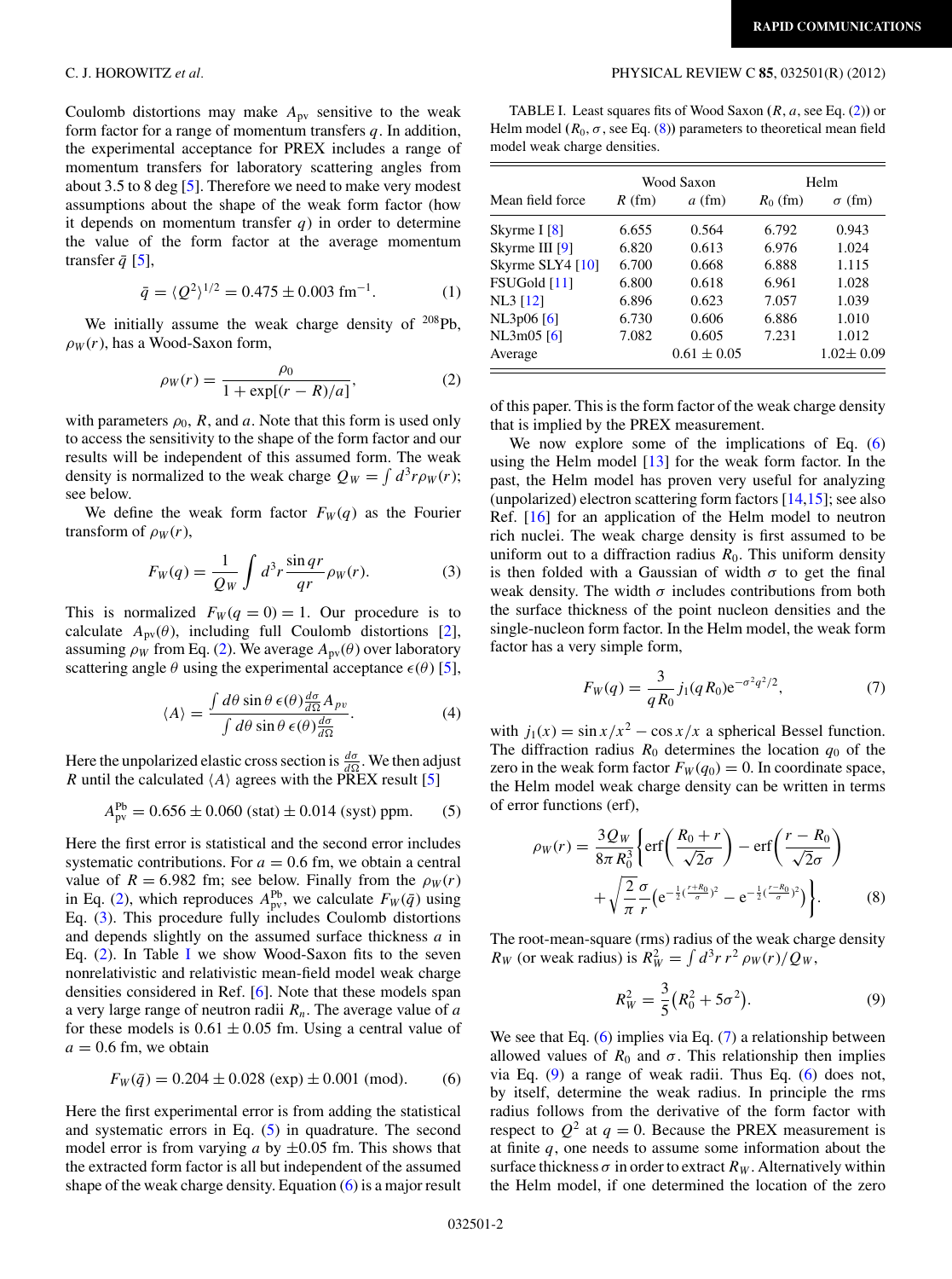<span id="page-2-0"></span>WEAK CHARGE FORM FACTOR AND RADIUS OF *...* PHYSICAL REVIEW C **85**, 032501(R) (2012)

of the form factor  $q_0$  in addition to Eq. [\(6\)](#page-1-0), then this would uniquely fix both  $R_0$  and  $\sigma$  and so determine  $R_W$ .

[I](#page-1-0)n Table I we collect values of  $\sigma$  determined by least squares fits of the Helm density, Eq. [\(8\)](#page-1-0), to seven model mean-field densities. The average of  $\sigma$  for the seven mean-field densities is 1.02 fm, and individual results deviate by no more than 0.09 fm from this average. If one assumes  $\sigma = 1.02 \pm 0.09$  fm, Eqs. [\(6\)](#page-1-0), [\(7\)](#page-1-0), and [\(9\)](#page-1-0) imply

$$
R_W = 5.826 \pm 0.181 \text{ (exp)} \pm 0.027 \text{ (mod) fm.}
$$
 (10)

Again the larger experimental (exp) error is from adding the statistical and systematic errors in Eq. [\(5\)](#page-1-0) in quadrature, while the model (mod) error comes from the *coherent* sum of the assumed  $\pm 0.09$  fm uncertainty in  $\sigma$  and the  $\pm 0.001$  model error in  $F_W$ . The model error in Eq. (10) provides an estimate of the uncertainty in  $R_W$  that arises because of uncertainties in the surface thickness. Of course, it is not guaranteed that all theoretical models will have a surface thickness within the range  $1.02 \pm 0.09$  fm. Nevertheless, this result suggests that uncertainties in surface thickness are much less important for  $R_W$  than either the present PREX experimental error or even that of an improved measurement where the experimental error is reduced by about a factor of three [\[17\]](#page-3-0). This is consistent with earlier results of Furnstahl [\[18\]](#page-4-0), suggesting a nearly unique relation between  $F_W(\bar{q})$  and the point neutron radius  $R_n$ . We emphasize that if uncertainties in the surface thickness are a concern, one should compare theoretical predictions for the form factor  $F_W(\bar{q})$  to Eq. [\(6\)](#page-1-0), instead of comparing theoretical predictions for  $R_W$  to Eq. (10).

Comparing Eq. (10) to the experimental charge radius  $R_{ch} = 5.503$  fm [\[3](#page-3-0)[,19\]](#page-4-0) implies a "weak charge skin" of thickness

$$
R_W - R_{ch} = 0.323 \pm 0.181 \text{ (exp)} \pm 0.027 \text{ (mod) fm.} \quad (11)
$$

Thus the surface region of <sup>208</sup>Pb is relatively enhanced in weak charges compared to electromagnetic charges. This weak charge skin is closely related to the expected neutron skin; see below. Equation (11) itself represents an experimental milestone. We now have direct evidence that the weak charge density, of a heavy nucleus, is more extended than the electromagnetic charge density.

In Fig. 1 we show a Helm model weak charge density that is consistent with the PREX measurement. This figure shows an uncertainty range from the experimental error and a model uncertainty from the assumed  $\pm 0.09$  fm uncertainty in *σ*. Parameters for these densities are presented in Table II. We also show in Fig. 1 the (electromagnetic) charge density [\[3\]](#page-3-0) and a typical mean-field weak charge density based on the FSUGold interaction; see Eq. [\(17\)](#page-3-0). This theoretical density is within the error bars of the Helm model density.

Finally we wish to extract  $R_n$  for <sup>208</sup>Pb from  $R_W$  in Eq. (10). We start by reviewing the relationship between the point proton radius  $R_p$  and the measured charge radius  $R_{ch}$ . Ong *et al.* have [\[20\]](#page-4-0)

$$
R_{\rm ch}^2 = R_p^2 + \langle r_p^2 \rangle + \frac{N}{Z} \langle r_n^2 \rangle + \frac{3}{4M^2} + \langle r^2 \rangle_{\rm so}.
$$
 (12)

Here the charge radius of a single proton is  $\langle r_p^2 \rangle = 0.769 \text{ fm}^2$ and that of a neutron is  $\langle r_n^2 \rangle = -0.116$  fm<sup>2</sup>. We calculate



FIG. 1. (Color online) Helm model weak charge density  $-\rho_W(r)$ of 208Pb that is consistent with the PREX result (solid black line). The brown (gray) error band shows the incoherent sum of experimental and model errors. The red dashed curve is the experimental (electromagnetic) charge density  $\rho_{ch}$  and the blue dotted curve shows a sample mean-field result based on the FSUGold interaction [\[11\]](#page-3-0).

that the contribution of spin-orbit currents to  $R_{ch}$  is small because of cancelations between protons and neutrons  $\langle r^2 \rangle_{\rm so} =$ <sup>−</sup>0*.*028 fm2. Finally the Darwin contribution 3*/*4*M*<sup>2</sup> is also small, with *M* being the nucleon mass. For  $^{208}Pb$  we have  $R_{ch}^2 = R_p^2 + 0.5956$  fm<sup>2</sup>, or, for  $R_{ch} = 5.503$  fm [\[3,](#page-3-0)[19\]](#page-4-0),

$$
R_p = 5.449 \text{ fm.}
$$
 (13)

For the weak charge density of a spin-zero nucleus, we neglect meson exchange and spin-orbit currents and write [\[4\]](#page-3-0)

$$
\rho_W(r) = 4 \int d^3r' \left[ G_n^Z(|\mathbf{r} - \mathbf{r}'|) \rho_n(r') + G_p^Z(|\mathbf{r} - \mathbf{r}'|) \rho_p(r') \right].
$$
\n(14)

Here the density of weak charge in a single proton  $G_p^Z(r)$  or neutron  $G_n^Z(r)$  is the Fourier transform of the nucleon (electric) Sachs form factors  $G_p^Z(Q^2)$  and  $G_n^Z(Q^2)$ . These describe the coupling of a  $Z^0$  boson to a proton or neutron [\[4\]](#page-3-0),

$$
4G_p^Z = q_p G_E^p + q_n G_E^n - G_E^s, \qquad (15)
$$

$$
4G_n^Z = q_n G_E^p + q_p G_E^n - G_E^s. \tag{16}
$$

At tree level, the weak nucleon charges are  $q_n^0 = -1$  and  $q_p^0 = 1 - 4 \sin^2 \Theta_w$ . We include radiative corrections by using the values  $q_n = -0.9878$  and  $q_p =$ 

TABLE II. Helm model weak charge density parameters  $R_0$  and *σ* that reproduce the following values for the weak form factor  $F_W(\bar{q})$ ; see Eqs. [\(6\)](#page-1-0) and [\(7\)](#page-1-0).

| Density         | $R_0$ (fm) | $\sigma$ (fm) | $F_W(\bar{q})$ |
|-----------------|------------|---------------|----------------|
| Central value   | 7.167      | 1.02          | 0.204          |
| Exp error bar   | 7.417      | 1.02          | 0.176          |
| Exp error bar   | 6.926      | 1.02          | 0.232          |
| Model error bar | 7.137      | 1.11          | 0.203          |
| Model error bar | 7.194      | 0.93          | 0.205          |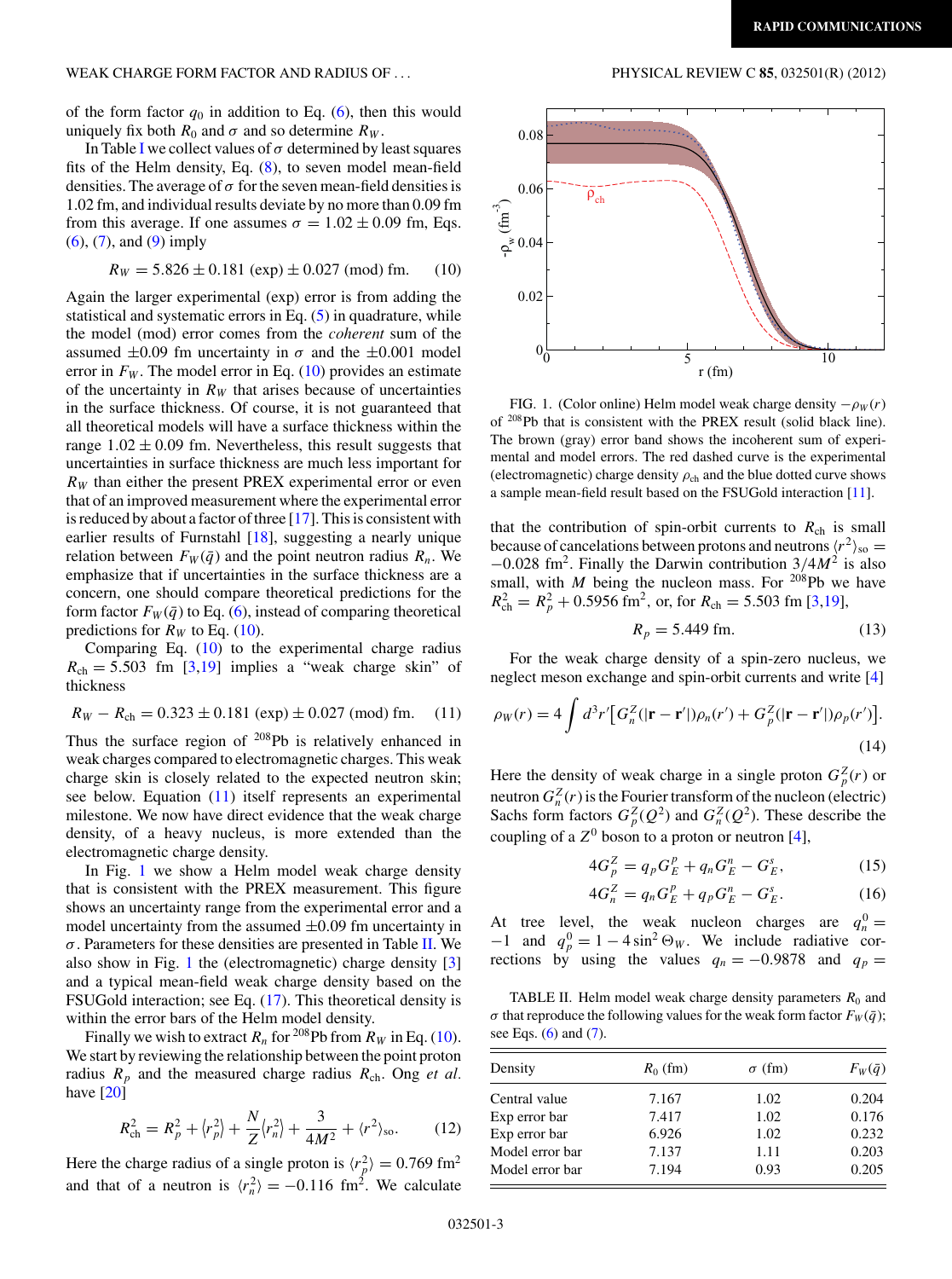0.0721 based on the up  $C_{1u}$  and down  $C_{1d}$  quark weak charges in Refs.  $[21,22]$ . The Fourier transform of the proton (neutron) electric form factor is  $G_E^p(r)$  [ $G_E^n(r)$ ] and has total charge  $\int d^3r G_E^p(r) = 1$  [ $\int d^3r G_E^n(r) = 0$ ]. Finally  $G_E^s$  describes strange quark contributions to the nucleon's electric form factor [\[23–26\]](#page-4-0). Note that there may be some small uncertainty regarding the  $Q^2$  dependence of the radiative corrections. This uncertainty could change  $R_n^2$  (see below) by a very small amount of order  $(1 + q_n)\langle r_p^2 \rangle$ .

Equation  $(14)$  can be rewritten by using a similar expression for  $\rho_{ch}$ 

$$
\rho_W(r) = q_p \,\rho_{\rm ch}(r) + \int d^3r' \big[ q_n \big( G_E^p \rho_n + G_E^n \rho_p \big) - G_E^s \rho_b \big]
$$
\n(17)

with  $\rho_b = \rho_n + \rho_p$ . The weak charge of <sup>208</sup>Pb is

$$
Q_W = \int d^3 r \rho_W(r) = Nq_n + Zq_p = -118.55. \quad (18)
$$

From Eq. (17) we relate the point neutron rms radius  $R_n$  to  $R_W$ ,

$$
R_n^2 = \frac{Q_W}{q_n N} R_W^2 - \frac{q_p Z}{q_n N} R_{\rm ch}^2 - \langle r_p^2 \rangle - \frac{Z}{N} \langle r_n^2 \rangle + \frac{Z + N}{q_n N} \langle r_s^2 \rangle, \tag{19}
$$

where  $\langle r_s^2 \rangle = \int d^3r' r'^2 G_E^s(r')$  is the square of the nucleon strangeness radius. This yields

$$
R_n^2 = 0.9525R_W^2 - 1.671 \langle r_s^2 \rangle + 0.7450 \text{ fm}^2. \tag{20}
$$

The strangeness radius of the nucleon  $\langle r_s^2 \rangle^{1/2}$  is constrained by experimental data [\[23–26\]](#page-4-0) and their global analysis [\[27,28\]](#page-4-0). Using Table V of Ref. [\[28\]](#page-4-0) for  $Q^2 < 0.11$  GeV<sup>2</sup> gives  $\langle r_s^2 \rangle =$  $-6dG_E^s/dQ^2 = 0.02 \pm 0.04 \approx \pm 0.04$  fm<sup>2</sup>.

The neutron radius then follows from Eq.  $(10)$ ,

$$
R_n = 5.751 \pm 0.175 \text{ (exp)} \pm 0.026 \text{ (mod)} \pm 0.005 \text{ (str) fm.}
$$
\n(21)

Here the very small third (str) error is from possible strange quark contributions. The neutron radius  $R_n$  is slightly smaller

### <span id="page-3-0"></span>C. J. HOROWITZ *et al.* PHYSICAL REVIEW C **85**, 032501(R) (2012)

than  $R_W$  because of the nucleon's size. Finally, the neutron skin thickness is

$$
R_n - R_p = 0.302 \pm 0.175 \text{ (exp)} \pm 0.026 \text{ (mod)}
$$
  

$$
\pm 0.005 \text{ (str) fm.}
$$
 (22)

This result agrees, within the model error, with the result of Ref. [5],  $R_n - R_p = 0.33^{+0.16}_{-0.18}$  fm. The small difference between the present result and that of Ref. [5] arises because of small limitations of the Helm model in representing theoretical mean-field densities. For example, the Helm model does not have the correct exponential behavior at large distances. However, we have clarified how the extraction of the neutron radius depends upon assumptions on the weak skin thickness  $\sigma$  and we provide an explicit model error for the uncertainty in  $R_n - R_p$  because of uncertainties in  $\sigma$ .

We now summarize our results. In this paper we use distorted wave electron scattering calculations for 208Pb to extract the weak charge form factor  $F_W(\bar{q})$ , Eq. [\(6\)](#page-1-0), the weak radius  $R_W$ , Eq. [\(10\)](#page-2-0), and the point neutron radius  $R_n$ , Eq. (21), from the PREX parity-violating asymmetry measurement. The weak form factor is the Fourier transform of the weak charge density at the average momentum transfer of the experiment. This quantity is essentially model independent and is insensitive to assumptions about the surface thickness.

The extraction of  $R_W$  depends on modest assumptions about the surface thickness. We use the Helm model to derive an estimate on the uncertainty in  $R_W$  because of the uncertainty in surface thickness. We find a "weak charge skin" where the surface region is relatively enriched in weak charges compared to electromagnetic charges. This is closely related to the neutron skin where  $R_n$  is larger than the point proton radius  $R_p$ . Finally, we extract  $R_n$ , given  $R_W$ , and find it to be slightly smaller than  $R_W$  because of the nucleon's size.

We thank Witek Nazarewicz for very helpful discussions. We gratefully acknowledge the hospitality of the University of Tennessee and the Physics Division of ORNL where this work was started. This work was supported in part by DOE Grant No. DE-FG02-87ER40365.

- [1] T. W. Donnelly, J. Dubach, and Ingo Sick, [Nucl. Phys. A](http://dx.doi.org/10.1016/0375-9474(89)90432-6) **503**, [589 \(1989\).](http://dx.doi.org/10.1016/0375-9474(89)90432-6)
- [2] C. J. Horowitz, Phys. Rev. C **57**[, 3430 \(1998\).](http://dx.doi.org/10.1103/PhysRevC.57.3430)
- [3] B. Frois *et al.*, [Phys. Rev. Lett.](http://dx.doi.org/10.1103/PhysRevLett.38.152) **38**, 152 (1977).
- [4] C. J. Horowitz, S. J. Pollock, P. A. Souder, and R. Michaels, Phys. Rev. C **63**[, 025501 \(2001\).](http://dx.doi.org/10.1103/PhysRevC.63.025501)
- [5] S. Abrahamyan *et al.* (PREX Collaboration), [Phys. Rev. Lett.](http://dx.doi.org/10.1103/PhysRevLett.108.112502) **108**[, 112502 \(2012\).](http://dx.doi.org/10.1103/PhysRevLett.108.112502)
- [6] S. Ban, C. J. Horowitz, and R. Michaels, [J. Phys. G](http://dx.doi.org/10.1088/0954-3899/39/1/015104) **39**, 015104 [\(2012\).](http://dx.doi.org/10.1088/0954-3899/39/1/015104)
- [7] X. Roca-Maza, M. Centelles, X. Vinas, and M. Warda, *[Phys.](http://dx.doi.org/10.1103/PhysRevLett.106.252501)* Rev. Lett. **106**[, 252501 \(2011\).](http://dx.doi.org/10.1103/PhysRevLett.106.252501)
- [8] D. Vautherin and D. M. Brink, Phys. Rev. C **5**[, 626 \(1972\).](http://dx.doi.org/10.1103/PhysRevC.5.626)
- [9] M. Beiner, H. Flocard, N. Van Giai, and P. Quentin, [Nucl. Phys.](http://dx.doi.org/10.1016/0375-9474(75)90338-3) A **238**[, 29 \(1975\).](http://dx.doi.org/10.1016/0375-9474(75)90338-3)
- [10] E. Chabanat, P. Bonche, P. Haensel, J. Meyer, and R. Schaeffer, [Nucl. Phys. A](http://dx.doi.org/10.1016/S0375-9474(98)00180-8) **635**, 231 (1998).
- [11] B. G. Todd-Rutel and J. Piekarewicz, [Phys. Rev. Lett.](http://dx.doi.org/10.1103/PhysRevLett.95.122501) **95**, 122501 [\(2005\).](http://dx.doi.org/10.1103/PhysRevLett.95.122501)
- [12] G. A. Lalazissis, J. Konig, and P. Ring, [Phys. Rev. C](http://dx.doi.org/10.1103/PhysRevC.55.540) **55**, 540 [\(1997\).](http://dx.doi.org/10.1103/PhysRevC.55.540)
- [13] R. H. Helm, Phys. Rev. **104**[, 1466 \(1956\).](http://dx.doi.org/10.1103/PhysRev.104.1466)
- [14] M. Rosen, R. Raphael, and H. Uberall, [Phys. Rev.](http://dx.doi.org/10.1103/PhysRev.163.927) **163**, 927 [\(1967\).](http://dx.doi.org/10.1103/PhysRev.163.927)
- [15] R. Raphael and M. Rosen, Phys. Rev. C **1**[, 547 \(1970\).](http://dx.doi.org/10.1103/PhysRevC.1.547)
- [16] S. Mizutori, J. Dobaczewski, G. A. Lalazissis, W. Nazarewicz, and P. G. Reinhard, [Phys. Rev. C](http://dx.doi.org/10.1103/PhysRevC.61.044326) **61**, 044326 [\(2000\).](http://dx.doi.org/10.1103/PhysRevC.61.044326)
- [17] P. A. Souder *et al.*, [\[http://hallaweb.jlab.org/parity/prex/](http://hallaweb.jlab.org/parity/prex/prexII.pdf) [prexII.pdf\]](http://hallaweb.jlab.org/parity/prex/prexII.pdf).